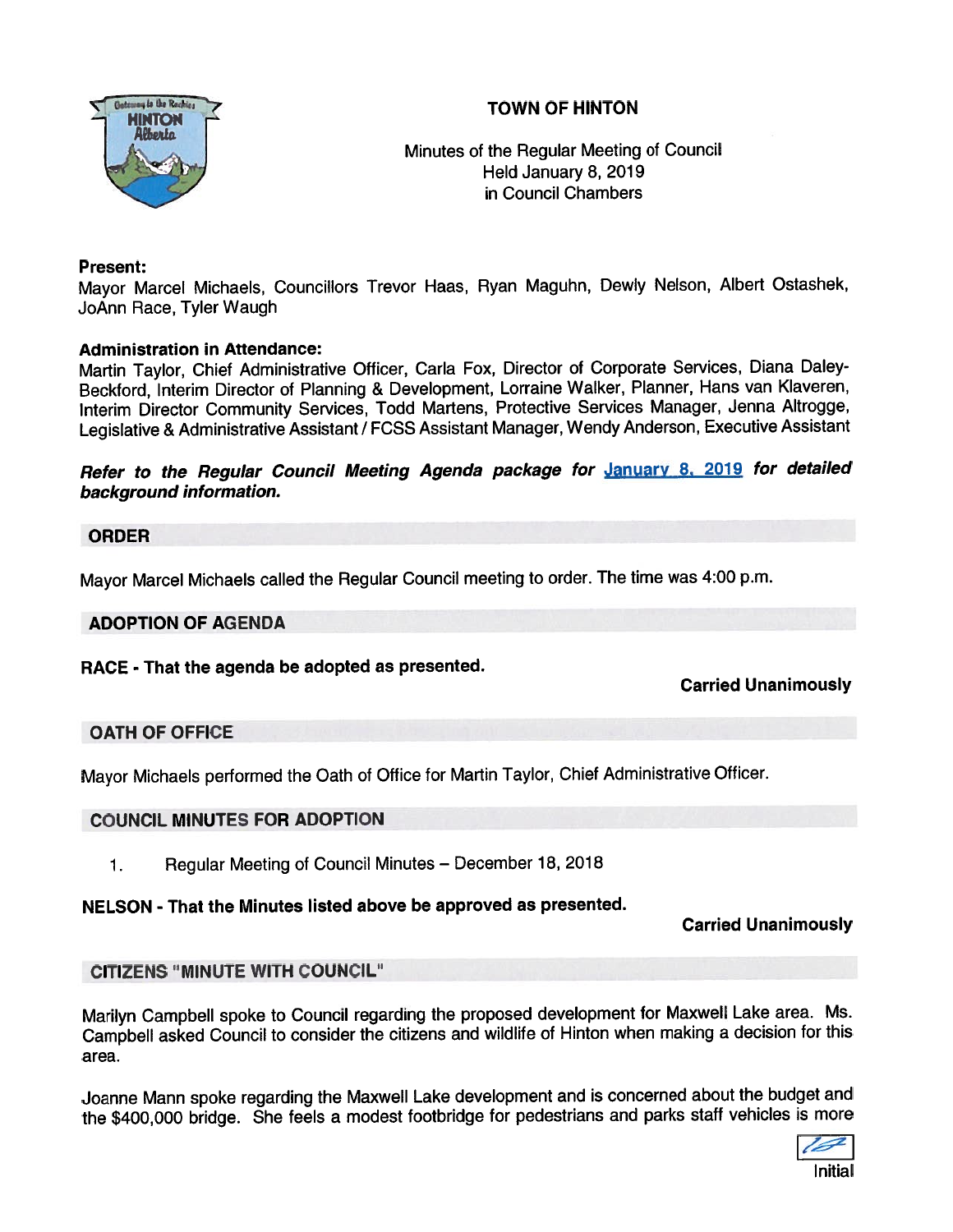Town of Hinton Regular Meeting of Council Minutes—January 8, 2019 Page 12

> appropriate and suggested the large bridge is overpriced. Minimal disturbance to the natural environment would be the approach she would like to see.

#### PUBLIC HEARING ON LAND USE BYLAW No. 1088-7

#### INTRODUCTION & PROCEDURES

Deputy Mayor Haas informed the hearing attendees as follows:

- •The Public Hearing is held pursuan<sup>t</sup> to the Municipal Government Act.
- •Rules of conduct will be followed during this Public Hearing.
- Presentations should be brief and to the point.
- • The order of presentation shall be:
	- repor<sup>t</sup> from the Senior Development Officer
	- entry of written submissions
	- those supporting the Bylaw
	- those opposing the Bylaw
	- any other person deemed to be affected by the Bylaw
- •Council may ask questions of the speakers after each presentation for clarification purposes.
- There will be no debating the Bylaw, however, questions to the Councillors or other parties will be accepted through the Chair.

Deputy Mayor Haas declared the Public Hearing relating to the Land Use Bylaw No. 1088-7 open. The time was 4:09 p.m.

The Secretary, Carla Fox, Director of Corporate Services, informed that the purpose of propose<sup>d</sup> Bylaw No. 1088-7 is to amend the Land Use Bylaw as follows:

- 1. Edits Overview that summarizes the proposed amendment to Separation Distance Variance.
- 2. Redlined version of propose<sup>d</sup> Land Use Bylaw incorporating the Edits Overview.

As shown on Schedule "A" with Attachment(s) #1 & 2.

First reading was <sup>g</sup>iven to Bylaw No. 1088-7 on December 4, 2018.

Notice of this Public Hearing was advertised in the Hinton Voice newspaper on December 13, 20, 27, 2018, and advertised on the Town of Hinton website.

The repor<sup>t</sup> from the Senior Development Officer is included in the January 8, <sup>2019</sup> Regular Council agenda package.

There were no written comments received to date.

Deputy Mayor Haas requested:

a) Are there any late written submissions relating to the Bylaw? No

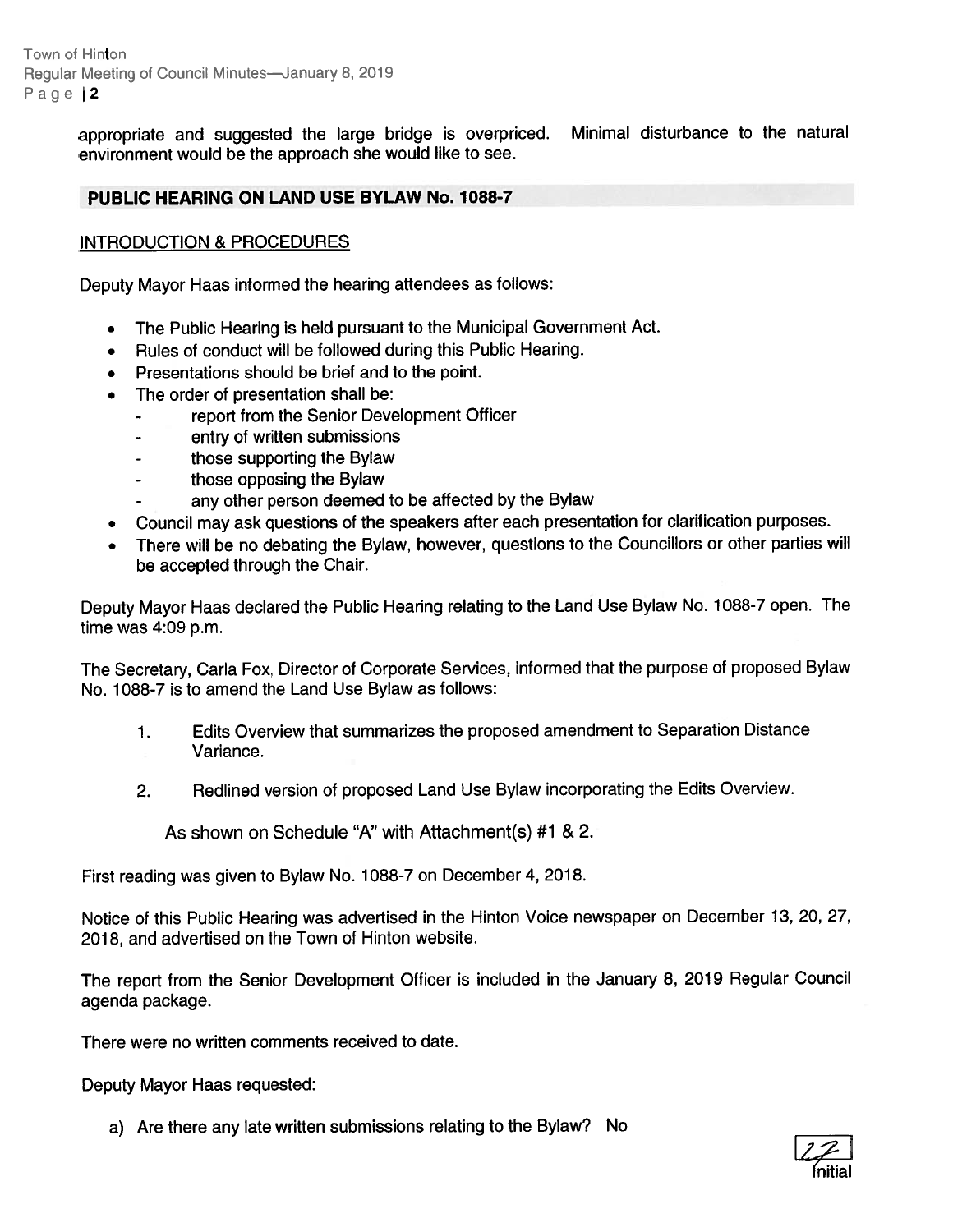Town of Hinton Regular Meeting of Council Minutes—January 8, 2019 Page  $|3$ 

- b) Is there anyone who supports the Bylaw and wishes to speak? No
- c) Is there anyone who opposes the Bylaw and wishes to speak? No
- d) Is there anyone deemed to be affected by the Bylaw and wishes to speak? No
- e) Do the Councillors have any further questions? No
- f) Do the Councillors require further information? None requested

#### MAGUHN — That the Public Hearing on Bylaw 1088-7 adjourn.

Carried Unanimously

The time was 4:12 p.m.

ACTION ITEMS

1. Land Use Bylaw No. 1088-7

MAGUHN -That Land Use Bylaw Amendment No.1088-7 receive Second Reading as presented. Carried Unanimously

HAAS - That Land Use Bylaw Amendment No.1088-7 receive Third Reading as presented. Carried Unanimously

#### INFORMATION ITEMS

1. Council Information Package #1 for January 8, 2019

# NELSON -That Council Information Package #1 for January 8, <sup>2019</sup> be accepted for information. Carried Unanimously

# REPORTS FROM MAYOR, COUNCIL, CHIEF ADMINISTRATIVE OFFICER

1. Council Updates (Training, Conferences, Committees, Community Events)

Councillors reported on the various committees, meetings, and activities they attended since the last Regular Council meeting and what they <sup>p</sup>lan on attending in the coming weeks.

MICHAELS - That Council direct administration and the Mayor to draft <sup>a</sup> letter of suppor<sup>t</sup> regarding the urgency that the Federal Government match the Alberta Government's <sup>5</sup> year/95 million-dollar investment to combat the Mountain Pine Beetle. Input from Council and final approva<sup>l</sup> will be done via e-mail.

Carried Unanimously

2. Chief Administrative Officer Report

Martin Taylor, Chief Administrative Officer, provided an update on administrative matters.